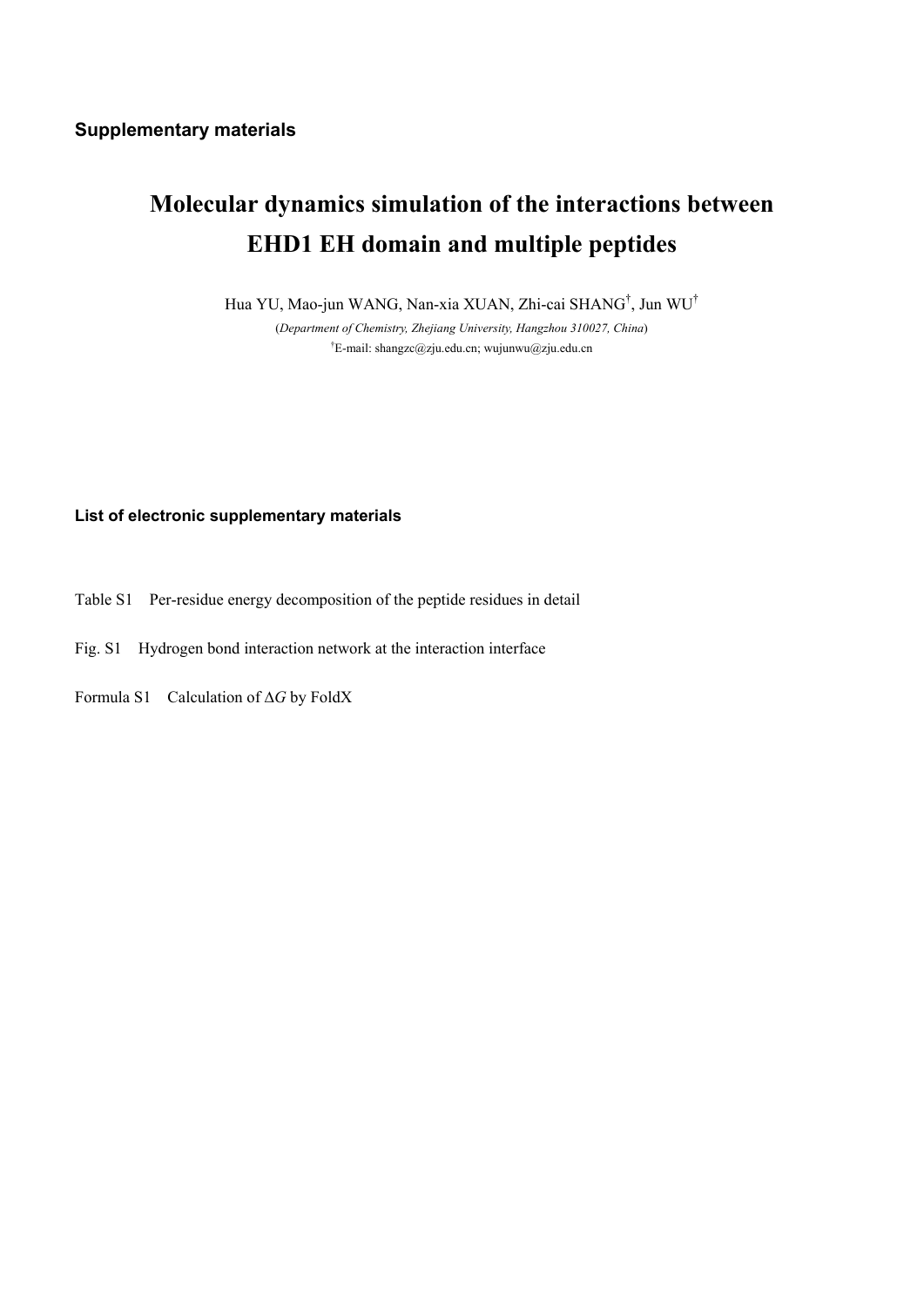|               | 2KFF <sub>NPF</sub>             |                                      |                        |                                         |                                     |  |  |  |
|---------------|---------------------------------|--------------------------------------|------------------------|-----------------------------------------|-------------------------------------|--|--|--|
| Peptide       | $\overline{\Delta E_{\rm van}}$ | $\overline{\Delta E}_{\mathrm{ele}}$ | $\Delta G_{\rm polar}$ | $\overline{\Delta G}_{\text{nonpolar}}$ | $\overline{\Delta G}_{\rm binding}$ |  |  |  |
| Residue       | (kcal/mol)                      | (kcal/mol)                           | (kcal/mol)             | (kcal/mol)                              | (kcal/mol)                          |  |  |  |
| Phe143        | $-0.91$                         | $-11.90$                             | 12.94                  | $-0.14$                                 | $-0.02$                             |  |  |  |
| Asn $144$     | $-0.15$                         | 0.36                                 | $-0.03$                | $-0.0007$                               | 0.18                                |  |  |  |
| <b>Tyr145</b> | $-2.11$                         | $-1.66$                              | 2.63                   | $-0.39$                                 | $-1.54$                             |  |  |  |
| Glu146        | $-0.50$                         | $-9.43$                              | 10.19                  | $-0.13$                                 | 0.14                                |  |  |  |
| Ser147        | $-0.24$                         | $-0.30$                              | 0.83                   | $-0.001$                                | 0.30                                |  |  |  |
| Thr148        | $-2.97$                         | $-0.18$                              | 2.24                   | $-0.48$                                 | $-1.39$                             |  |  |  |
| Asn149        | $-3.74$                         | $-1.38$                              | 3.41                   | $-0.45$                                 | $-2.17$                             |  |  |  |
| Pro150        | $-4.21$                         | $-8.75$                              | 8.53                   | $-0.62$                                 | $-5.06$                             |  |  |  |
| Phe151        | $-8.49$                         | $-2.60$                              | 3.36                   | $-1.36$                                 | $-9.09$                             |  |  |  |
| Thr152        | $-0.84$                         | $-0.55$                              | 1.03                   | $-0.06$                                 | $-0.43$                             |  |  |  |
| Ala153        | $-0.47$                         | $-5.04$                              | 4.69                   | $-0.05$                                 | $-0.87$                             |  |  |  |
| Lys154        | $-0.86$                         | $-20.95$                             | 21.25                  | $-0.28$                                 | $-0.84$                             |  |  |  |
|               |                                 |                                      |                        |                                         |                                     |  |  |  |
| Peptide       |                                 |                                      | 2KFG <sub>DPF</sub>    |                                         |                                     |  |  |  |
| Residue       | $\Delta E_{\rm van}$            | $\overline{\Delta E}_{\text{ele}}$   | $\Delta G_{\rm polar}$ | $\overline{\Delta} G_{\text{nonpolar}}$ | $\overline{\Delta} G_{\rm binding}$ |  |  |  |
|               | (kcal/mol)                      | (kcal/mol)                           | (kcal/mol)             | (kcal/mol)                              | (kcal/mol)                          |  |  |  |
| Phe143        | $-0.60$                         | $-13.91$                             | 14.96                  | $-0.15$                                 | 0.30                                |  |  |  |
| Asn144        | $-0.09$                         | $-0.18$                              | 0.38                   | $-0.008$                                | 0.11                                |  |  |  |
| <b>Tyr145</b> | $-0.70$                         | $-0.65$                              | 1.08                   | $-0.14$                                 | $-0.41$                             |  |  |  |
| Glu146        | $-0.21$                         | $-3.60$                              | 4.37                   | $-0.02$                                 | 0.54                                |  |  |  |
| Ser147        | $-0.50$                         | 1.83                                 | $-1.66$                | $-0.08$                                 | $-0.42$                             |  |  |  |
| <b>Thr148</b> | $-2.73$                         | $-0.37$                              | 2.67                   | $-0.53$                                 | $-0.96$                             |  |  |  |
| Asp149        | $-3.72$                         | $-13.01$                             | 15.02                  | $-0.34$                                 | $-2.05$                             |  |  |  |
| Pro150        | $-4.12$                         | $-8.42$                              | 8.20                   | $-0.64$                                 | $-4.98$                             |  |  |  |
| Phe151        | $-8.56$                         | $-3.60$                              | 3.91                   | $-1.37$                                 | $-9.62$                             |  |  |  |
| Thr152        | $-1.25$                         | $-0.60$                              | 1.18                   | $-0.15$                                 | $-0.82$                             |  |  |  |
| Ala153        | $-0.28$                         | $-2.86$                              | 2.95                   | $-0.04$                                 | $-0.23$                             |  |  |  |
| Lys154        | $-0.20$                         | $-8.40$                              | 9.07                   | $-0.04$                                 | 0.42                                |  |  |  |
|               |                                 |                                      |                        |                                         |                                     |  |  |  |
| Peptide       |                                 |                                      | 2KFH <sub>GPF</sub>    |                                         |                                     |  |  |  |
| Residue       | $\overline{\Delta E_{\rm van}}$ | $\overline{\Delta E_{\text{ele}}}$   | $\Delta G_{\rm polar}$ | $\overline{\Delta G}_{\text{nonpolar}}$ | $\overline{\Delta G}_{\rm binding}$ |  |  |  |
|               | (kcal/mol)                      | (kcal/mol)                           | (kcal/mol)             | (kcal/mol)                              | (kcal/mol)                          |  |  |  |
| Phe143        | $-0.27$                         | 4.88                                 | $-4.13$                | $-0.05$                                 | 0.42                                |  |  |  |
| Asn $144$     | $-0.09$                         | $-0.38$                              | 0.59                   | $-0.006$                                | 0.12                                |  |  |  |
| <b>Tyr145</b> | $-0.92$                         | 0.96                                 | $-0.48$                | $-0.17$                                 | $-0.61$                             |  |  |  |
| Glu146        | $-0.19$                         | $-6.83$                              | 7.27                   | $-0.02$                                 | 0.22                                |  |  |  |
| Ser147        | $-0.13$                         | $-0.65$                              | 1.04                   | $-0.004$                                | 0.26                                |  |  |  |
| <b>Thr148</b> | $-0.19$                         | $-0.61$                              | 1.05                   | $-0.01$                                 | 0.23                                |  |  |  |
| Gly149        | $-0.35$                         | $-1.95$                              | 2.74                   | $-0.03$                                 | 0.41                                |  |  |  |
| Pro150        | $-3.30$                         | $-7.43$                              | 7.36                   | $-0.69$                                 | $-4.06$                             |  |  |  |
| Phe151        | $-8.42$                         | $-1.63$                              | 2.57                   | $-1.26$                                 | $-8.73$                             |  |  |  |
| Thr152        | $-2.76$                         | $-2.97$                              | 4.79                   | $-0.43$                                 | $-1.37$                             |  |  |  |
| Ala153        | $-1.38$                         | 1.06                                 | $-0.49$                | $-0.24$                                 | $-1.05$                             |  |  |  |
| Lys154        | $-0.61$                         | $-13.56$                             | 14.51                  | $-0.22$                                 | 0.12                                |  |  |  |

**Table S1 Per-residue energy decomposition of the peptide residues in detail** 

kcal/mol is the unit of energy adopted in AMBER (1 kcal=4.184 kJ)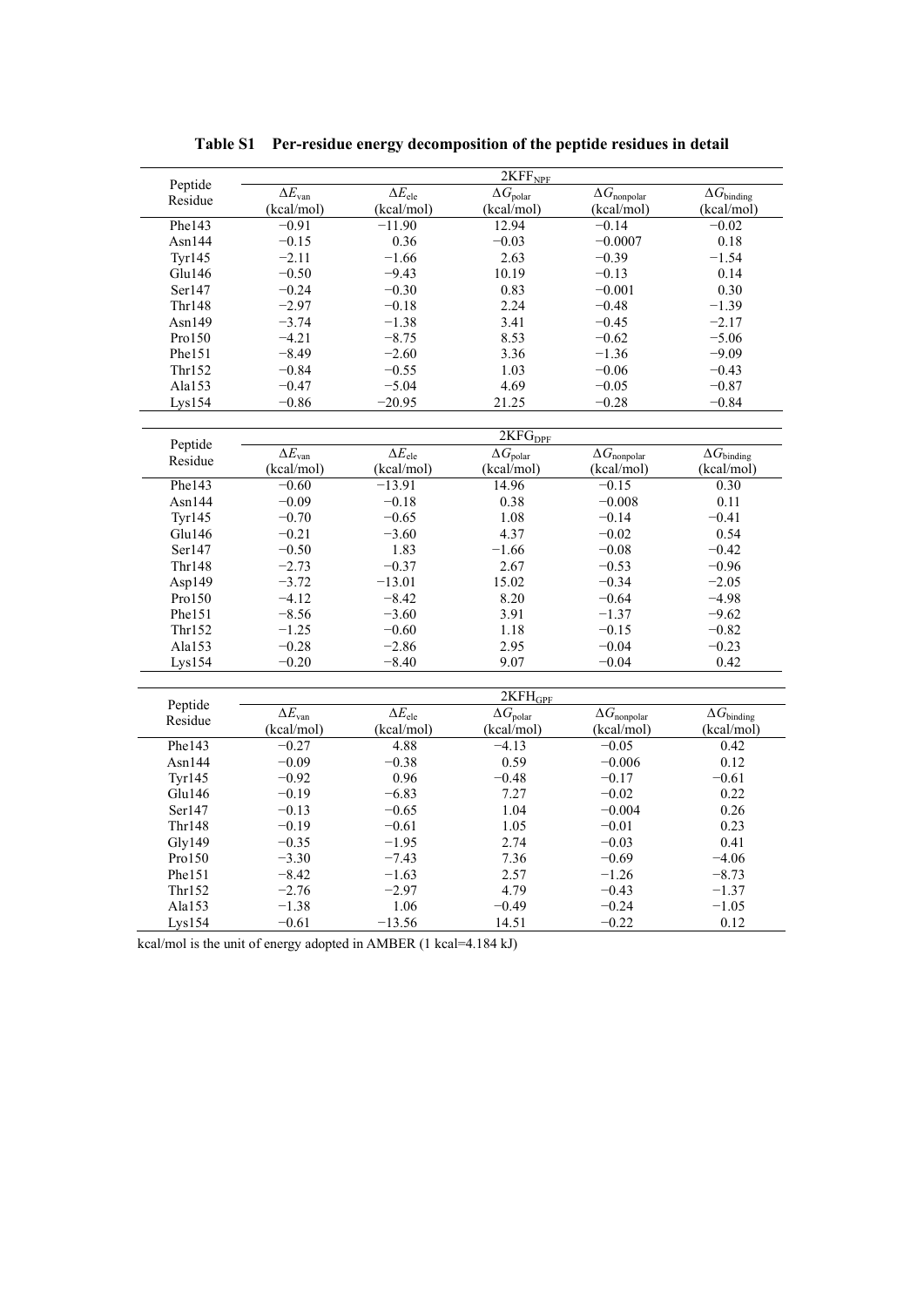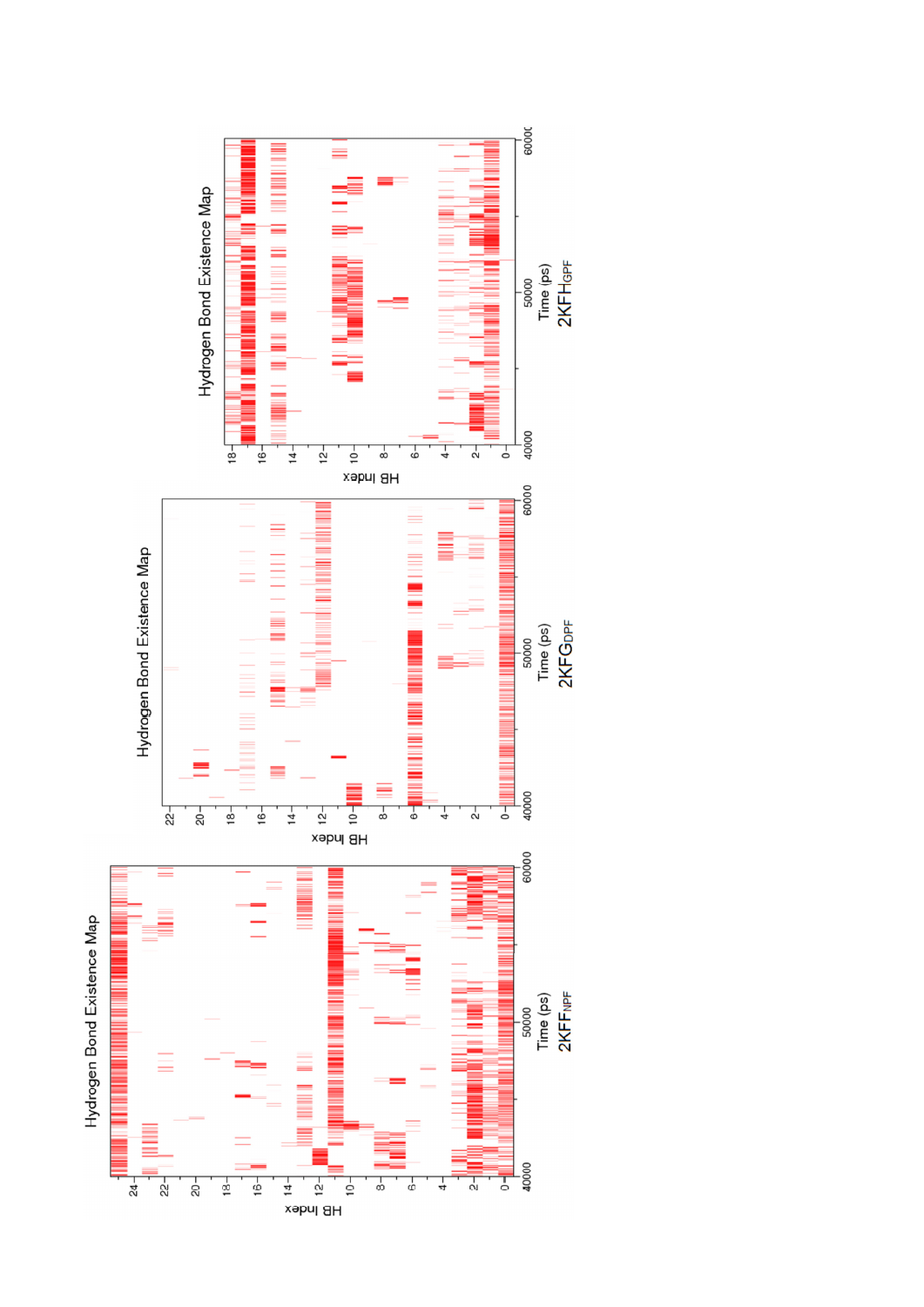|                  | 2KFF <sub>NPF</sub> |               | 2KFG <sub>DPF</sub> |               | $2KFH_{GPF}$ |               |
|------------------|---------------------|---------------|---------------------|---------------|--------------|---------------|
| HB               | Protein             | Peptide       | Protein             | Peptide       | Protein      | Peptide       |
| Index            | residue             | residue       | residue             | residue       | residue      | residue       |
| 25               | Gly87               | Asn149        |                     |               |              |               |
| 24               | Lys97               | Thr148        |                     |               |              |               |
| 23               | Lys97               | <b>Tyr145</b> |                     |               |              |               |
| 22               | Asn83               | Lys154        | Gly99               | <b>Thr148</b> |              |               |
| 21               | Asp98               | Phe143        | Asp98               | <b>Tyr145</b> |              |               |
| 20               | Trp90               | <b>Thr148</b> | Lys97               | <b>Tyr145</b> |              |               |
| 19               | Trp90               | <b>Thr148</b> | Lys91               | Asn144        |              |               |
| 18               | Lys91               | Glu146        | Asp98               | Phe143        | Asn83        | Thr152        |
| 17               | Lys91               | Glu146        | Trp90               | <b>Thr148</b> | Asn83        | Thr152        |
| 16               | Lys91               | Glu146        | Lys91               | Thr152        | Asn83        | Thr152        |
| 15               | Asn83               | Lys154        | Lys91               | Asp149        | Asn83        | Thr152        |
| 14               | Asn83               | Lys154        | Lys91               | <b>Thr148</b> | Lys88        | Lys154        |
| 13               | Asn83               | Ala153        | Lys91               | <b>Thr148</b> | Lys88        | Lys154        |
| 12               | Asn83               | Thr152        | Lys91               | Ser147        | Lys88        | <b>Tyr145</b> |
| 11               | Asn83               | Phe151        | Lys91               | Glu146        | Lys91        | Lys154        |
| 10               | Lys97               | Thr148        | Lys91               | <b>Tyr145</b> | Lys91        | Lys154        |
| 9                | Lys97               | Glu146        | Lys91               | <b>Tyr145</b> | Lys91        | <b>Thr148</b> |
| 8                | Lys97               | Glu146        | Lys91               | Asn144        | Lys91        | Glu146        |
| $\overline{7}$   | Lys97               | Glu146        | Asn83               | Ala153        | Lys91        | Glu146        |
| 6                | Lys97               | <b>Tyr145</b> | Asn83               | Phe151        | Lys91        | Asn144        |
| 5                | Lys97               | <b>Tyr145</b> | Lys97               | <b>Tyr145</b> | Lys91        | Asn144        |
| $\overline{4}$   | Asp98               | Thr148        | Lys73               | Lys154        | Asn83        | Thr152        |
| $\overline{3}$   | Lys73               | Lys154        | Lys73               | Lys154        | Asn83        | Thr152        |
| $\overline{2}$   | Lys73               | Lys154        | Lys73               | Ala153        | Asn83        | Pro150        |
| $\mathbf{1}$     | Lys73               | Ala153        | Lys73               | Phe151        | Lys73        | Pro150        |
| $\boldsymbol{0}$ | Lys73               | Pro150        | Lys73               | Pro150        | Lys73        | Gly149        |

## **Fig. S1 Hydrogen bond interaction network at the interaction interface**

Red, hydrogen bond is present; white, hydrogen bond is not present. Every HB Index represents a specific hydrogen bond that clearly shows in the table below. Table below shows the residue pairs forming the hydrogen bond corresponding to the HB Index marked in the three figures above